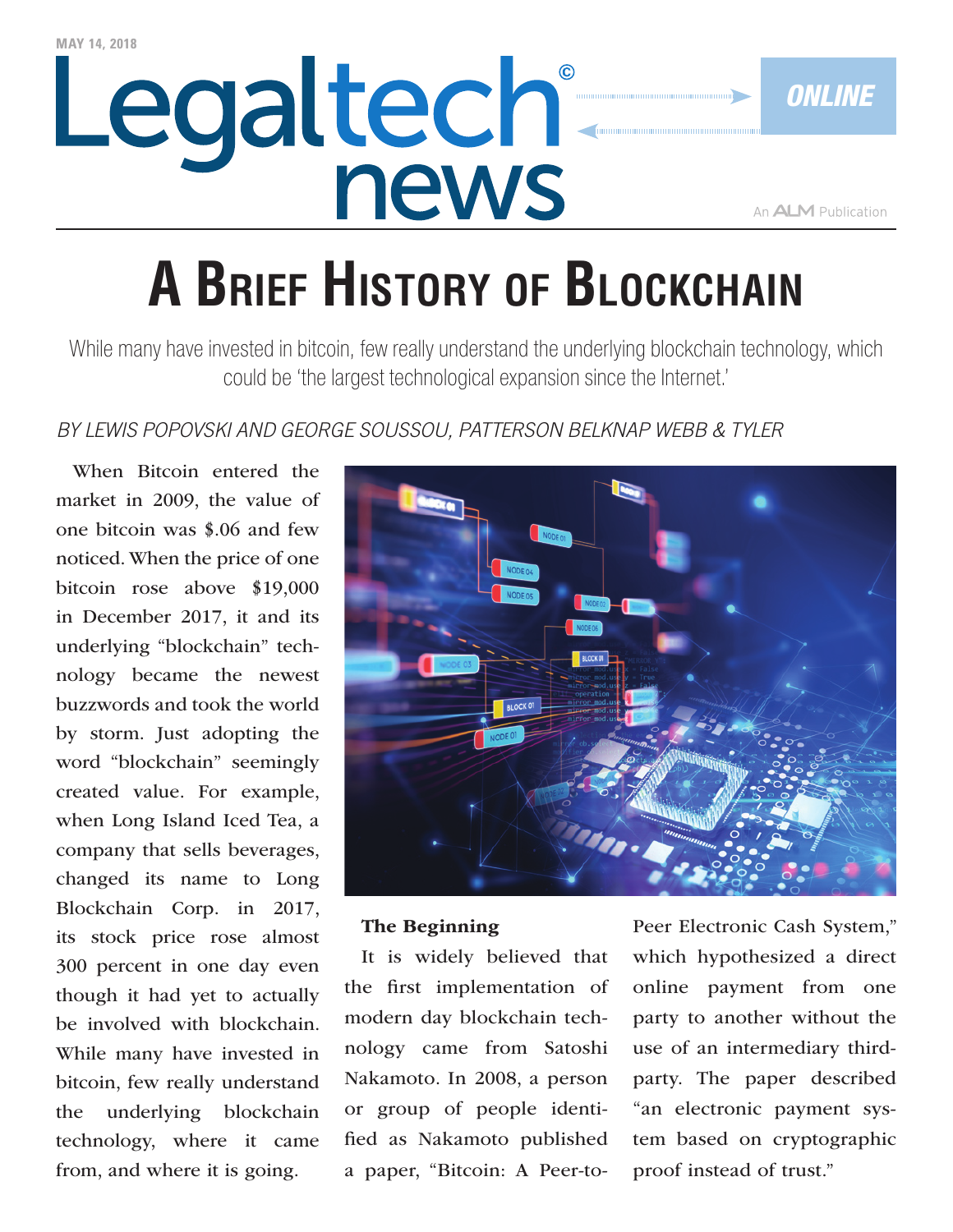# <u>**MAY 14, 2018</u>**</u> news

The paper sought to solve the problem of double spending. That is, the very nature of digital currency allows it to be easily duplicated and spent more than once. The resulting uncertainty was fatal to the adoption of the technology. The Nakamoto paper solved this problem by linking every transaction to the transaction preceding it in a tamper-resistant manner. The tamperresistant manner described by Nakamoto was the public ledger. With this ledger, a network can examine the transaction history of an electronic coin that a user submits for payment, and can confirm that the coin has not already been spent, thereby preventing the "double spending" problem.

Blockchain is a type of database that is duplicated on many computers or "nodes." All of the nodes have the same information on them. This is vital to the success of the blockchain technology. The information is stored in, as the name implies, blocks. Each block can contain multiple transactions, with each transaction having a unique reference number, a time stamp, a pointer to the immediately previous transaction, as well as information on the transactions themselves. In this way, each node has access to all previous blocks down to the first block of the chain called the "genesis" block. The time stamp gives each block an immutable temporal position in the chain.

A hypothetical transaction exemplifies the way blockchain works. In the context of a sales contract, a seller agrees to sell a widget to a buyer for one "coin." In a network of computers, one node (buyer) broadcasts code that will automatically deduct one coin from the buyer's account and add it to the seller's account as soon as the seller ships a widget to the buyer. A smart contract is born. That is, the execution part of a contact was reduced to code that is implemented by computers and verified by a community of computers before it is immutably added to the database. As soon as the widget is shipped, the smart contract is executed. The other nodes receive the transaction and turn to verify it by ensuring that the buyer in fact

has the coin it has offered to the seller for the widget. The verification may entail looking at the latest transaction of the buyer's account to make sure it holds sufficient funds for the purchase. The sequence of transactions is recorded in an immutable record, i.e., a blockchain, by forcing the nodes in the network to compete in solving a mathematical problem for the right to add the next block of transactions to the chain, linking the winner's new block to the previous block, restarting the competition to add the next block each time a solution is found, and rejecting any attempt to insert or replace blocks earlier in the chain. As such, the buyer cannot spend the coin he has provided to the seller again, as everyone in the system knows the buyer no longer has the asset.

#### The Evolution

While blockchain initially garnered interest because of its ability to be anonymous, such as in the case with cryptocurrencies like Bitcoin, the real appeal of the technology may be due to the complete transparency afforded by it.